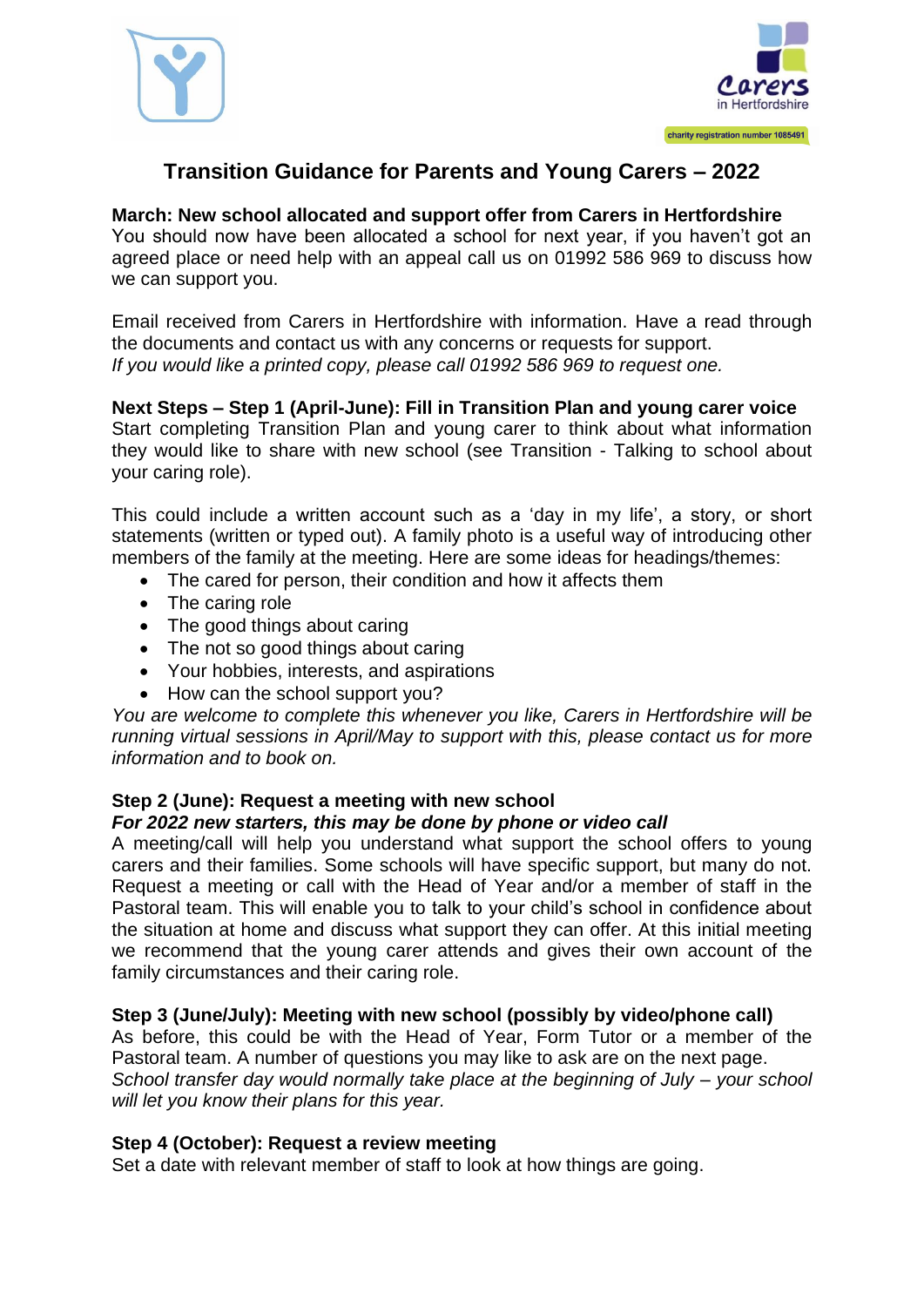



# **Common questions for schools**

- Who should my child speak to if they are upset or need to talk?
- Who is the main contact for parents if the caring situation changes or there are any concerns?
- What do you do if a parent cannot attend the school for parent's evenings or other meetings and events?
- Does the school have a Young Carer Lead or Pastoral Lead? (someone specific who has overall responsibility for young carers)
- Have staff received training in supporting young carers? (this training is available from Carers in Hertfordshire)
- Is there a homework club? (if so, what support is given?)
- What do you do if we are unable to support our child with their education, i.e. for example homework tasks, access to a laptop/computer or the internet?
- Is there a Young Carers Group in the school?
- Does the school have a Young Carer Student Ambassador?
- What financial support is there for purchasing school uniform?
- What financial support is available for school trips, and who is the contact?
- If my child is unable to attend after school activities what alternatives do you offer?
- If my child is given a detention would you consider lunch time detentions, as staying late after school creates more problems for us as a family?

**It is always a good idea to make note of any support that the school have offered and agreed to. This could be included in the 'Transition Plan' within this pack.**